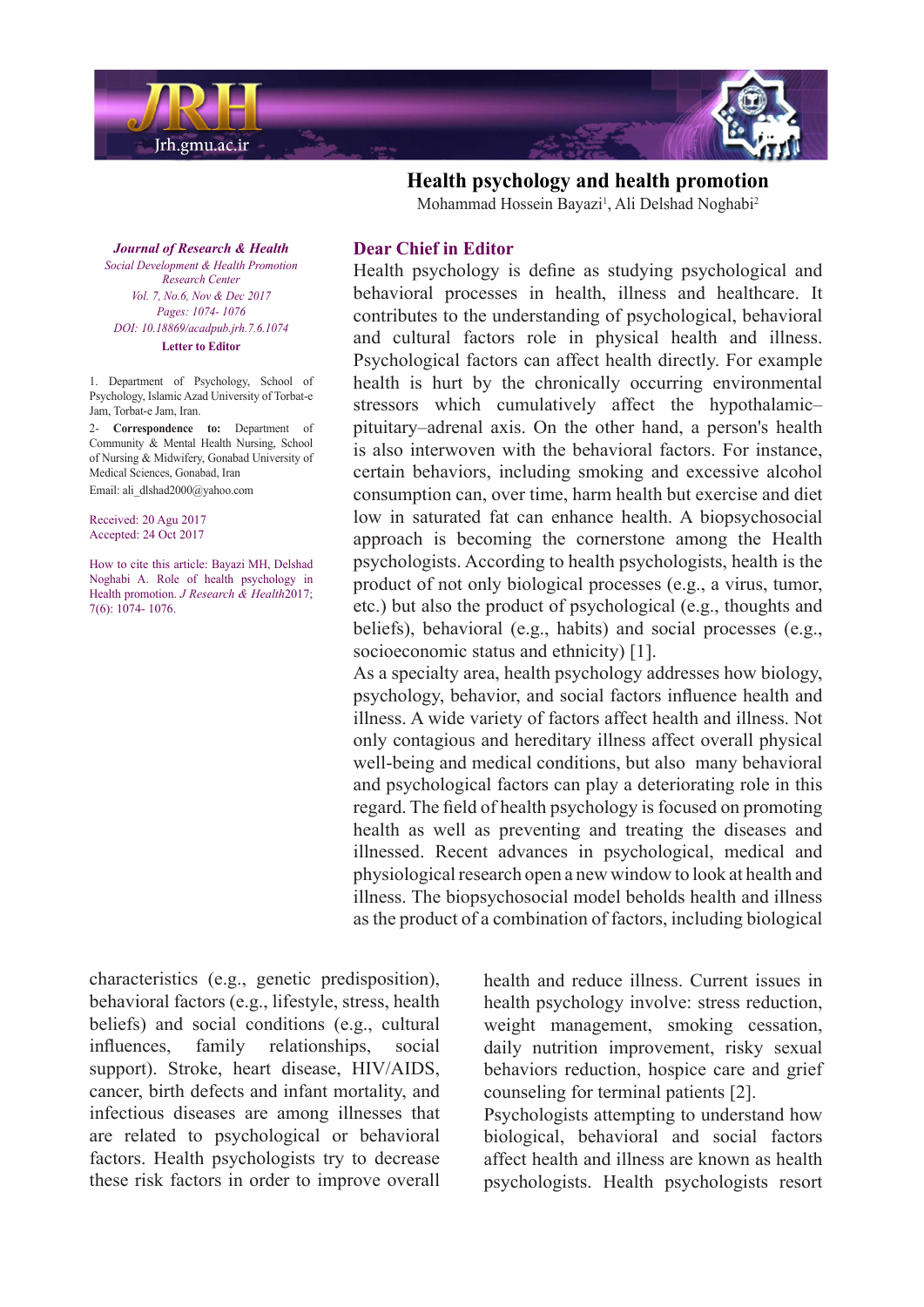to their psychology and health knowledge to promote general well-being and understand physical illness. They help people manage psychological and emotional aspects of their health and illness. To performe research and provide clinical assessments and treatment services, health psychologists cooperate with many different health care professionals such as physicians, dentists, nurses, physician's assistants, dietitians, social workers, pharmacists, physical and occupational therapists and chaplains. Many health psychologists focus on prevention and interventions to promote healthier lifestyles and find ways to encourage people to improve their health. For example, they may help people to lose weight or stop smoking. Health psychologists also use their skills to enhance the healthcare system by elucidating ways to doctors to communicate with their patients better [3].

Health psychology is a rapidly growing field. As numbers of people seek to take control of their own health increases, more and more people are following health-related information and resources. Health psychologists are trained to being and they do their best to fill the risingeducate people about their own health and welldemand for counselling. Healthy psychology can benefit individuals in a variety of ways. Many professionals in this field give priority to prevention, including helping people maintain a healthy weight, avoid risky or unhealthy behaviors and maintain a positive outlook that can reduce stress, depression and anxiety. Due to famines and infectious and communicable diseases, epidemiologic transitions shift away from high infant mortality rate and deaths across all age groups toward morbidity and mortality due to chronic diseases that disproportionately affect the elderly and that are driven to a considerable extent by human behavior. Such transitions happen along with rising standards of living, improvements in sanitation and nutrition and modernization of medical and public health services. Health psychologists who remain focused on chronic illness can be proud of the many advances in behavioral medicine research to which prevent has been contributed since the 1970s. However, we must consider this fact that the fundamental promise of our field remains mostly unfulfilled. Much like sanitation, vaccinations, and other advances of public health and modern medicine that were used aganist infectious and communicable diseases, when health psychology emerged as a new field and behavioral medicine was a very young science. It is firmly believed that behavioral and psychosocial interventions would help to eliminate chronic diseases. The researchers still hold that behavioral and psychosocial interventions can make a tremendous difference in health care; however, to fulfill the fundamental promise of our field, it will be necessary to produce much more convincing evidence that we have accumulated over the past four decades .[4]

By developing and running programs, health psychologists try to help people to have a healthy life and to make changes in their lives such as stopping smoking, reducing the amount of alcohol they consume, eating more healthily and exercising regularly. Some illnesses can be more effectively treated if caught early. Health psychologists have made attempts to discover why some people do not seek early screenings or immunizations to develop ways to encourage people to have early health checks for illnesses such as cancer and heart disease. In addition, they try to find out ways to help people to avoid risky behaviors (e.g., engaging in enhancing behaviors  $(e.g., regular tooth)$ unprotected sex) and encourage healthbrushing or hand washing  $[2]$ . Furthermore, the other goal of health psychologists is to educate health professionals, including physicians and nurses, to communicate effectively with patients to overcome barriers to understanding, remembering, and implementing effective strategies for decreasing exposures to risk factors and making health-enhancing behavior changes  $[5]$ .